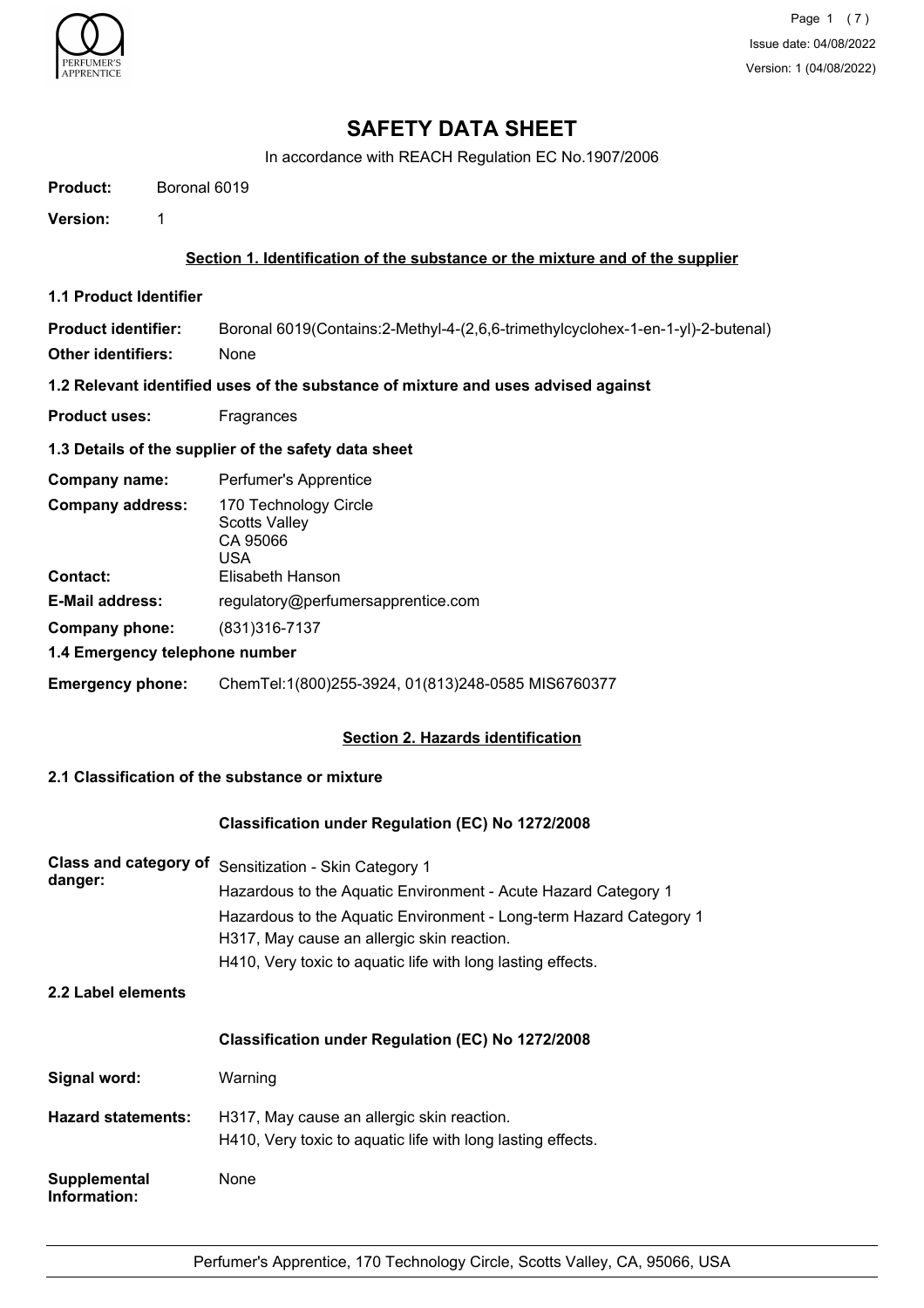

Page 2 (7) Issue date: 04/08/2022 Version: 1 (04/08/2022)

## **SAFETY DATA SHEET**

In accordance with REACH Regulation EC No.1907/2006

| Product:                                              | Boronal 6019 |                         |                                                                            |      |                                                                                         |
|-------------------------------------------------------|--------------|-------------------------|----------------------------------------------------------------------------|------|-----------------------------------------------------------------------------------------|
| <b>Version:</b><br>1                                  |              |                         |                                                                            |      |                                                                                         |
| <b>Precautionary</b>                                  |              |                         | P261, Avoid breathing vapour or dust.                                      |      |                                                                                         |
| statements:                                           |              |                         |                                                                            |      | P272, Contaminated work clothing should not be allowed out of the workplace.            |
|                                                       |              |                         | P273, Avoid release to the environment.                                    |      |                                                                                         |
|                                                       |              |                         | P280, Wear protective gloves/eye protection/face protection.               |      |                                                                                         |
|                                                       |              |                         | P302/352, IF ON SKIN: Wash with plenty of soap and water.                  |      |                                                                                         |
|                                                       |              |                         | P333/313, If skin irritation or rash occurs: Get medical advice/attention. |      |                                                                                         |
|                                                       |              |                         | P363, Wash contaminated clothing before reuse.                             |      |                                                                                         |
|                                                       |              | P391, Collect spillage. |                                                                            |      |                                                                                         |
|                                                       |              | regulations.            |                                                                            |      | P501, Dispose of contents/container to approved disposal site, in accordance with local |
| 2.3 Other hazards                                     |              |                         |                                                                            |      |                                                                                         |
|                                                       |              |                         |                                                                            |      |                                                                                         |
| Other hazards:                                        | None         |                         |                                                                            |      |                                                                                         |
|                                                       |              |                         | Section 3. Composition / information on ingredients                        |      |                                                                                         |
| 3.2 Mixtures                                          |              |                         |                                                                            |      |                                                                                         |
|                                                       |              |                         |                                                                            |      |                                                                                         |
| <b>Contains:</b><br><b>Name</b><br>2-Methyl-4-(2,6,6- | <b>CAS</b>   | EC                      | <b>REACH Registration</b><br>No.                                           | $\%$ | <b>Classification for</b><br>(CLP) 1272/2008                                            |

**Substances that are persistent, bioaccumulative and toxic or very persistent and very bioaccumulative, greater than 0.1%:**

Not Applicable

#### **Section 4. First-aid measures**

#### **4.1 Description of first aid measures**

| Inhalation:   | Remove from exposure site to fresh air, keep at rest, and obtain medical attention.          |
|---------------|----------------------------------------------------------------------------------------------|
| Eye exposure: | Flush immediately with water for at least 15 minutes. Contact physician if symptoms persist. |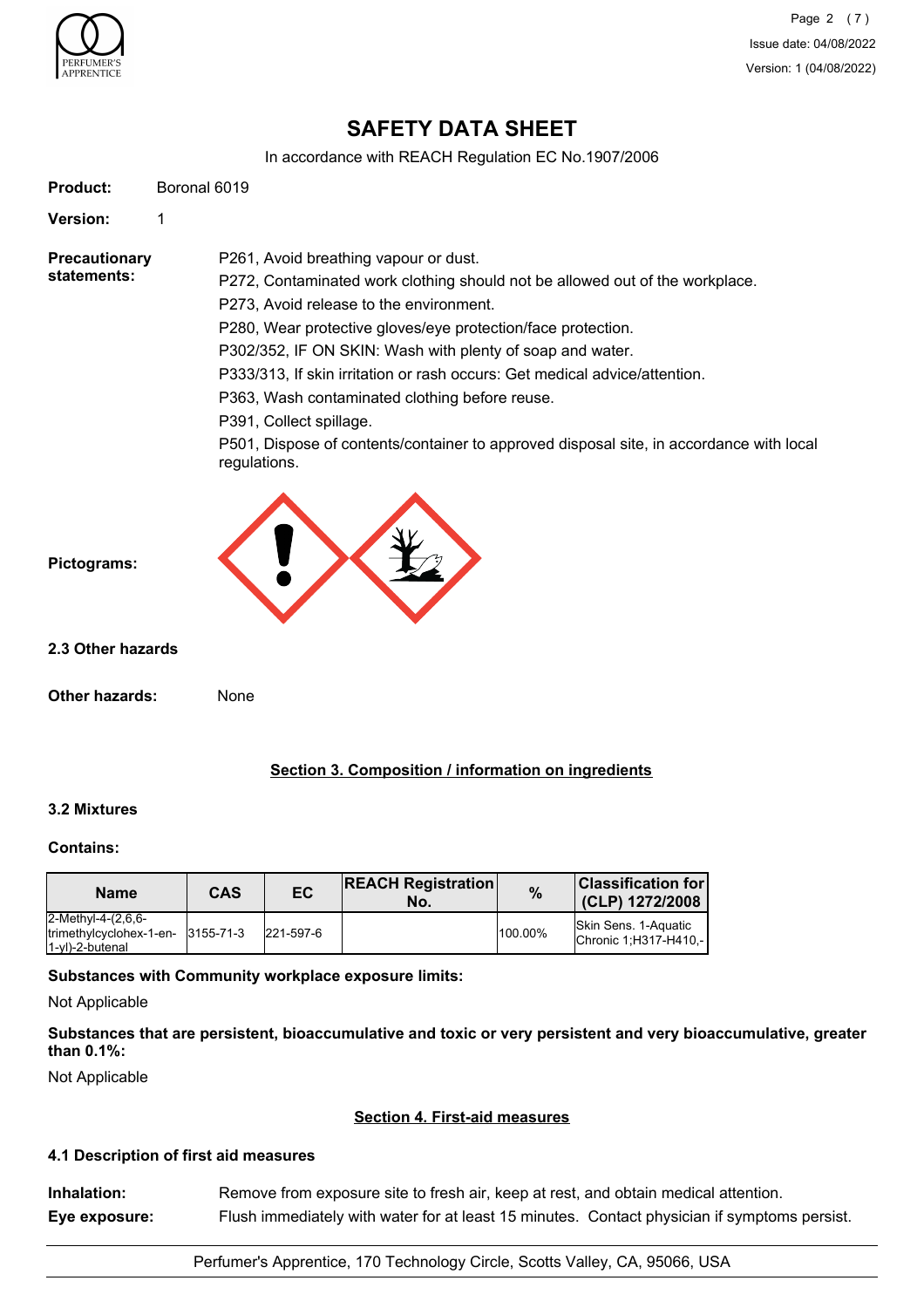

Page 3 (7) Issue date: 04/08/2022 Version: 1 (04/08/2022)

## **SAFETY DATA SHEET**

In accordance with REACH Regulation EC No.1907/2006

**Product:** Boronal 6019

**Version:** 1

**Skin exposure:** IF ON SKIN: Wash with plenty of soap and water. **Ingestion:** Rinse mouth with water and obtain medical attention.

#### **4.2 Most important symptoms and effects, both acute and delayed**

May cause an allergic skin reaction.

#### **4.3 Indication of any immediate medical attention and special treatment needed**

None expected, see Section 4.1 for further information.

#### **SECTION 5: Firefighting measures**

#### **5.1 Extinguishing media**

Suitable media: Carbon dioxide, Dry chemical, Foam.

#### **5.2 Special hazards arising from the substance or mixture**

In case of fire, may be liberated: Carbon monoxide, Unidentified organic compounds.

#### **5.3 Advice for fire fighters:**

In case of insufficient ventilation, wear suitable respiratory equipment.

#### **Section 6. Accidental release measures**

#### **6.1 Personal precautions, protective equipment and emergency procedures:**

Avoid inhalation. Avoid contact with skin and eyes. See protective measures under Section 7 and 8.

#### **6.2 Environmental precautions:**

Keep away from drains, surface and ground water, and soil.

#### **6.3 Methods and material for containment and cleaning up:**

Remove ignition sources. Provide adequate ventilation. Avoid excessive inhalation of vapours. Contain spillage immediately by use of sand or inert powder. Dispose of according to local regulations.

#### **6.4 Reference to other sections:**

Also refer to sections 8 and 13.

### **Section 7. Handling and storage**

#### **7.1 Precautions for safe handling:**

Keep away from heat, sparks, open flames and hot surfaces. - No smoking. Use personal protective equipment as required. Use in accordance with good manufacturing and industrial hygiene practices. Use in areas with adequate ventilation Do not eat, drink or smoke when using this product.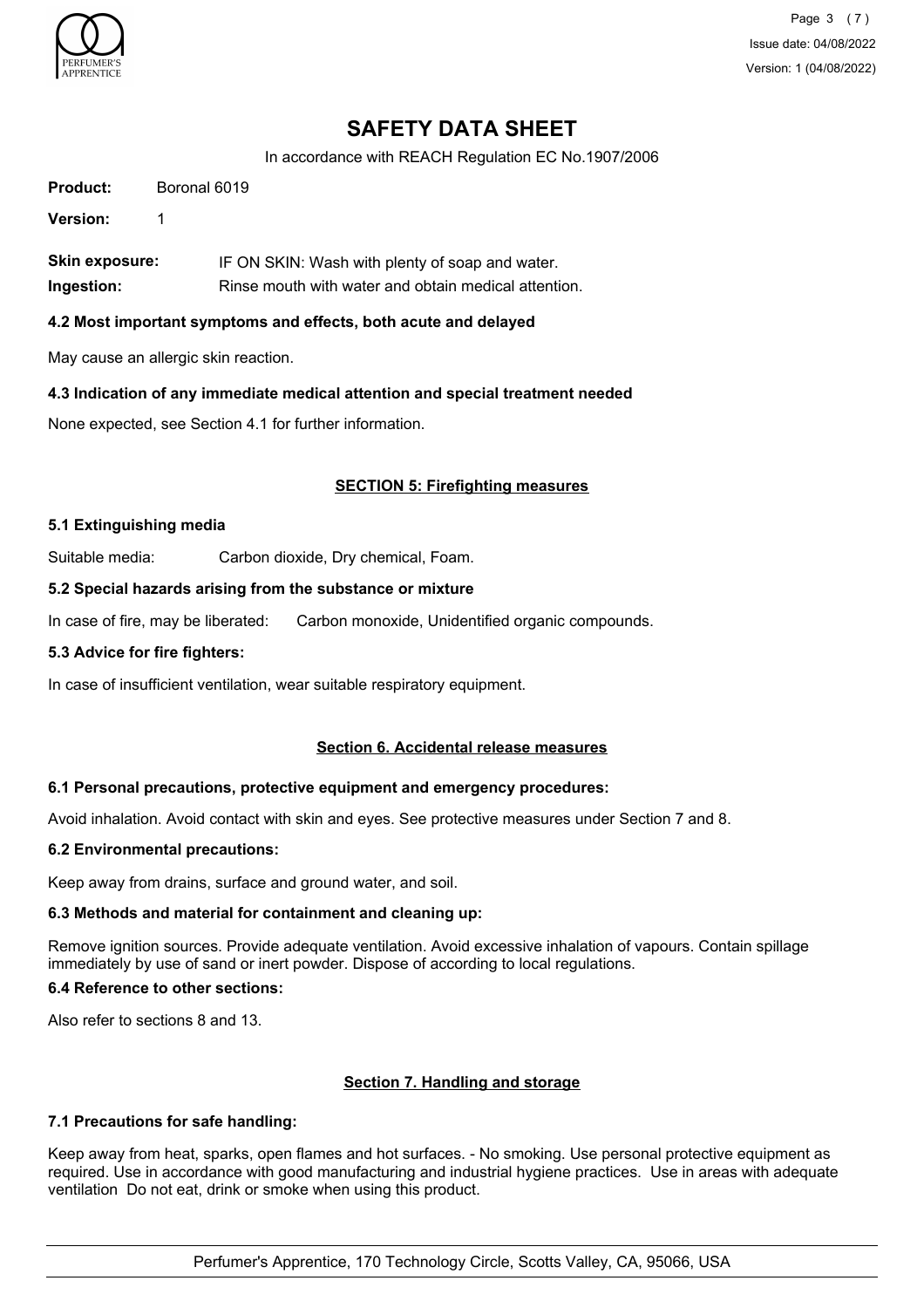

Page 4 (7) Issue date: 04/08/2022 Version: 1 (04/08/2022)

## **SAFETY DATA SHEET**

In accordance with REACH Regulation EC No.1907/2006

**Product:** Boronal 6019

**Version:** 1

#### **7.2 Conditions for safe storage, including any incompatibilities:**

Store in a well-ventilated place. Keep container tightly closed. Keep cool. Ground/bond container and receiving equipment. Use explosion-proof electrical, ventilating and lighting equipment. Use only non-sparking tools. Take precautionary measures against static discharge.

#### **7.3 Specific end use(s):**

Fragrances: Use in accordance with good manufacturing and industrial hygiene practices.

#### **Section 8. Exposure controls/personal protection**

#### **8.1 Control parameters**

Workplace exposure limits: Not Applicable

#### **8.2 Exposure Controls**

#### **Eye / Skin Protection**

Wear protective gloves/eye protection/face protection

#### **Respiratory Protection**

Under normal conditions of use and where adequate ventilation is available to prevent build up of excessive vapour, this material should not require special engineering controls. However, in conditions of high or prolonged use, or high temperature or other conditions which increase exposure, the following engineering controls can be used to minimise exposure to personnel: a) Increase ventilation of the area with local exhaust ventilation. b) Personnel can use an approved, appropriately fitted respirator with organic vapour cartridge or canisters and particulate filters. c) Use closed systems for transferring and processing this material.

Also refer to Sections 2 and 7.

#### **Section 9. Physical and chemical properties**

#### **9.1 Information on basic physical and chemical properties**

| Appearance:                                   | Not determined                               |
|-----------------------------------------------|----------------------------------------------|
| Odour:                                        | Not determined                               |
| <b>Odour threshold:</b>                       | Not determined                               |
| pH:                                           | Not determined                               |
| Melting point / freezing point:               | Not determined                               |
| Initial boiling point / range:                | Not determined                               |
| Flash point:                                  | >93.5 °C                                     |
| <b>Evaporation rate:</b>                      | Not determined                               |
| Flammability (solid, gas):                    | Not determined                               |
| Upper/lower flammability or explosive limits: | Product does not present an explosion hazard |
| Vapour pressure:                              | Not determined                               |
| Vapour density:                               | Not determined                               |
| <b>Relative density:</b>                      | Not determined                               |
| Solubility(ies):                              | Not determined                               |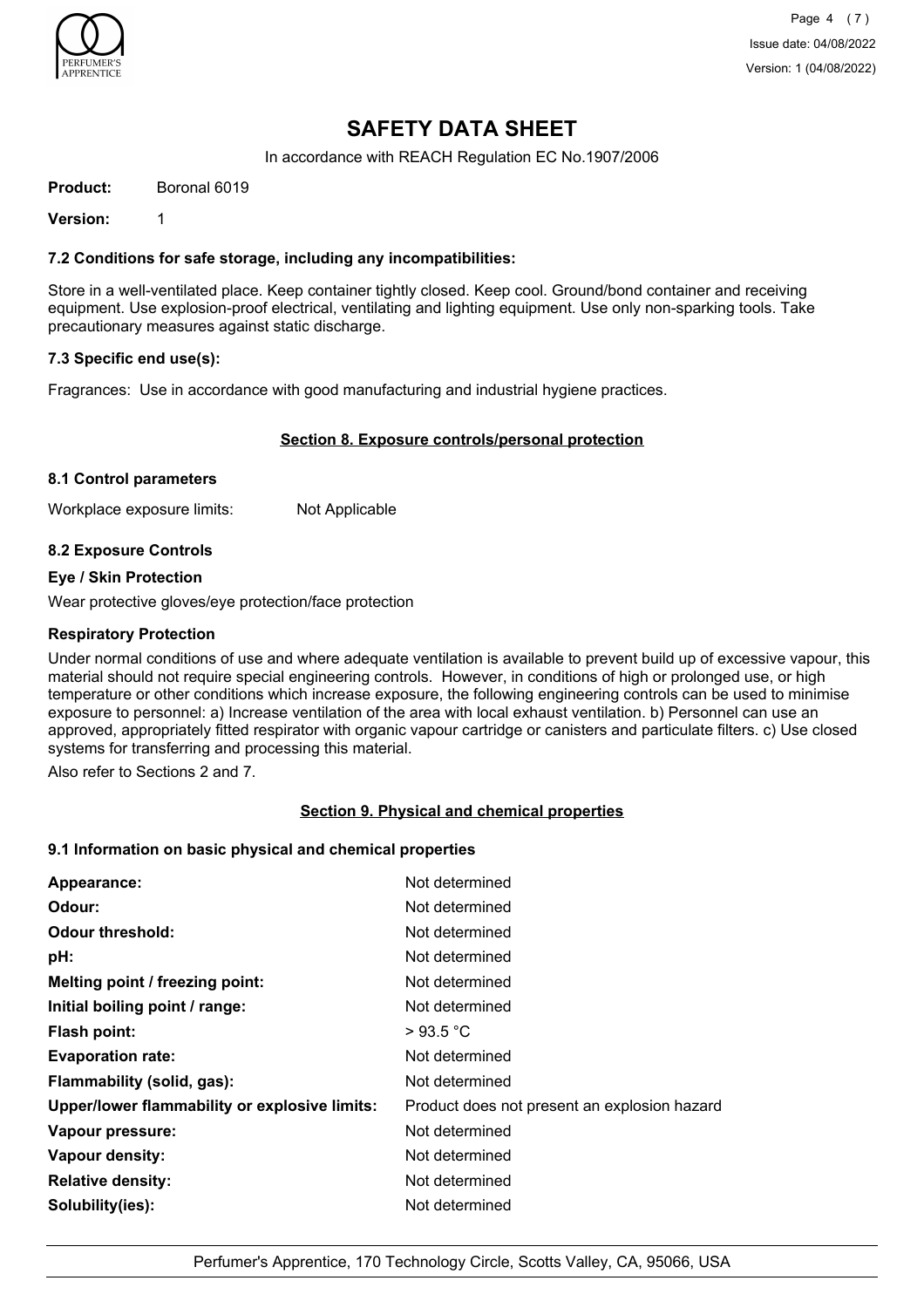

**Product:** Boronal 6019

Page 5 (7) Issue date: 04/08/2022 Version: 1 (04/08/2022)

## **SAFETY DATA SHEET**

In accordance with REACH Regulation EC No.1907/2006

| <b>Version:</b>                         |                |
|-----------------------------------------|----------------|
| Partition coefficient: n-octanol/water: | Not determined |
| Auto-ignition temperature:              | Not determined |
| Decomposition temperature:              | Not determined |
| <b>Viscosity:</b>                       | Not determined |
| <b>Explosive properties:</b>            | Not expected   |
| <b>Oxidising properties:</b>            | Not expected   |

**9.2 Other information:** None available

#### **Section 10. Stability and reactivity**

#### **10.1 Reactivity:**

Presents no significant reactivity hazard, by itself or in contact with water.

#### **10.2 Chemical stability:**

Good stability under normal storage conditions.

#### **10.3 Possibility of hazardous reactions:**

Not expected under normal conditions of use.

#### **10.4 Conditions to avoid:**

Avoid extreme heat.

#### **10.5 Incompatible materials:**

Avoid contact with strong acids, alkalis or oxidising agents.

#### **10.6 Hazardous decomposition products:**

Not expected.

#### **Section 11. Toxicological information**

#### **11.1 Information on toxicological effects**

This mixture has not been tested as a whole for health effects. The health effects have been calculated using the methods outlined in Regulation (EC) No 1272/2008 (CLP).

| <b>Acute Toxicity:</b>                    | Based on available data the classification criteria are not met. |
|-------------------------------------------|------------------------------------------------------------------|
| <b>Acute Toxicity Oral</b>                | 4400                                                             |
| <b>Acute Toxicity Dermal</b>              | Not Applicable                                                   |
| <b>Acute Toxicity Inhalation</b>          | Not Available                                                    |
| <b>Skin corrosion/irritation:</b>         | Based on available data the classification criteria are not met. |
| Serious eye damage/irritation:            | Based on available data the classification criteria are not met. |
| <b>Respiratory or skin sensitisation:</b> | Sensitization - Skin Category 1                                  |
| Germ cell mutagenicity:                   | Based on available data the classification criteria are not met. |
| <b>Carcinogenicity:</b>                   | Based on available data the classification criteria are not met. |
| <b>Reproductive toxicity:</b>             | Based on available data the classification criteria are not met. |
| <b>STOT-single exposure:</b>              | Based on available data the classification criteria are not met. |
| <b>STOT-repeated exposure:</b>            | Based on available data the classification criteria are not met. |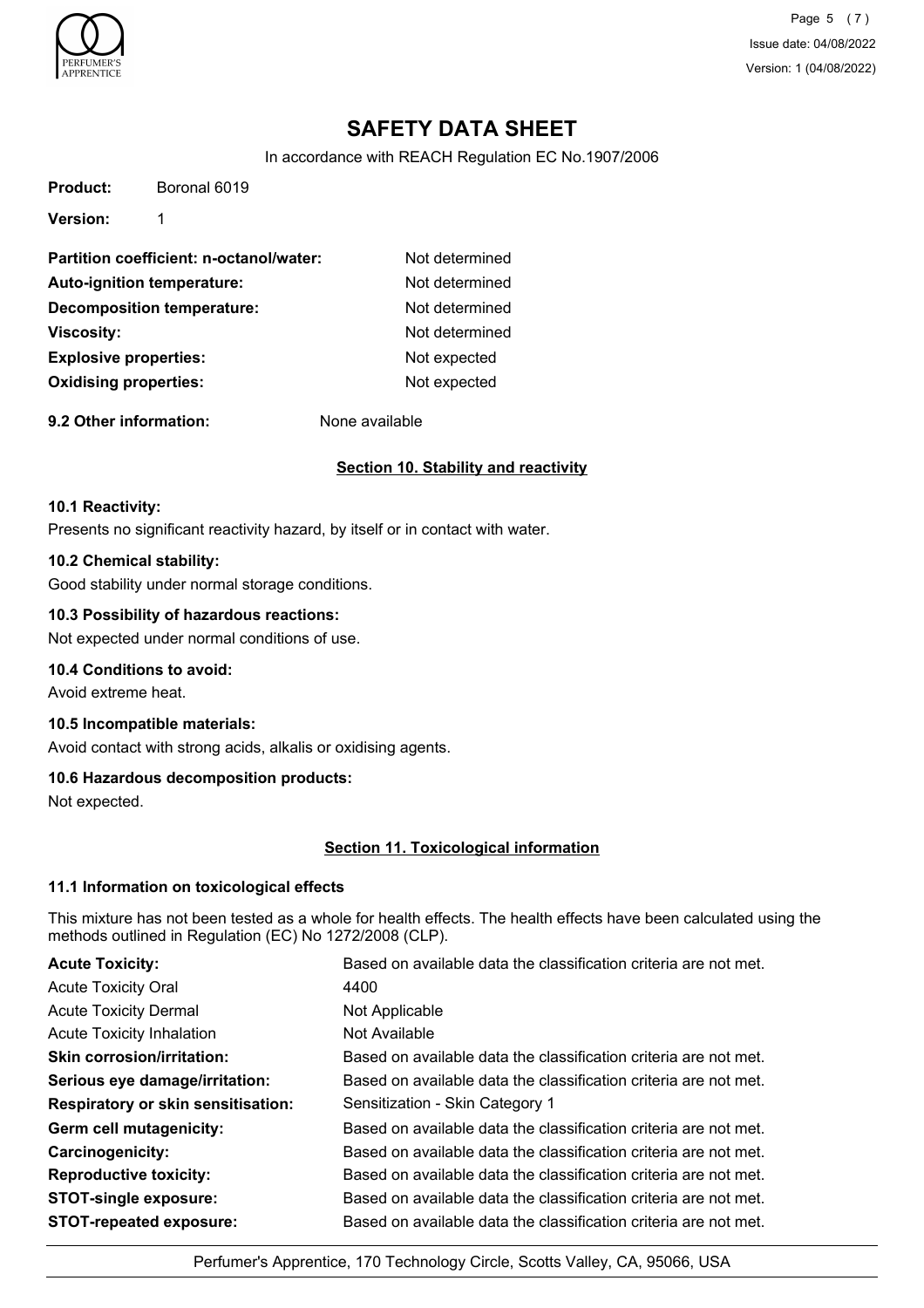

Page 6 (7) Issue date: 04/08/2022 Version: 1 (04/08/2022)

## **SAFETY DATA SHEET**

In accordance with REACH Regulation EC No.1907/2006

| <b>Product:</b> | Boronal 6019 |
|-----------------|--------------|
|                 |              |

**Version:** 1

Aspiration hazard: **Based on available data the classification criteria are not met.** 

### **Information about hazardous ingredients in the mixture**

Not Applicable

Refer to Sections 2 and 3 for additional information.

#### **Section 12. Ecological information**

|  | 12.1 Toxicity: |
|--|----------------|
|--|----------------|

| Very toxic to aquatic life with long lasting effects. |  |
|-------------------------------------------------------|--|
|-------------------------------------------------------|--|

- **12.2 Persistence and degradability:** Not available
- **12.3 Bioaccumulative potential:** Not available
- **12.4 Mobility in soil:** Not available

#### **12.5 Results of PBT and vPvB assessment:**

This substance does not meet the PBT/vPvB criteria of REACH, annex XIII.

**12.6 Other adverse effects:** Not available

#### **Section 13. Disposal considerations**

#### **13.1 Waste treatment methods:**

**DOT BULK/IMDG:**

Dispose of in accordance with local regulations. Avoid disposing into drainage systems and into the environment. Empty containers should be taken to an approved waste handling site for recycling or disposal.

#### **Section 14. Transport information**

| 14.1 UN number:                           | UN3082                                                           |
|-------------------------------------------|------------------------------------------------------------------|
| 14.2 UN Proper Shipping Name:             | ENVIRONMENTALLY HAZARDOUS SUBSTANCE, LIQUID, N.O.S.<br>(Boronal) |
| 14.3 Transport hazard class(es):          | 9                                                                |
| <b>Sub Risk:</b>                          |                                                                  |
| 14.4. Packing Group:                      | Ш                                                                |
| <b>DOT Non-Bulk:</b>                      |                                                                  |
| Not Regulated as Dangerous Goods          |                                                                  |
| IATA:<br>Not Regulated as Dangerous Goods |                                                                  |
|                                           |                                                                  |

#### **Section 15. Regulatory information**

# **15.1 Safety, health and environmental regulations/legislation specific for the substance or mixture**

None additional

#### **15.2 Chemical Safety Assessment**

A Chemical Safety Assessment has not been carried out for this product.